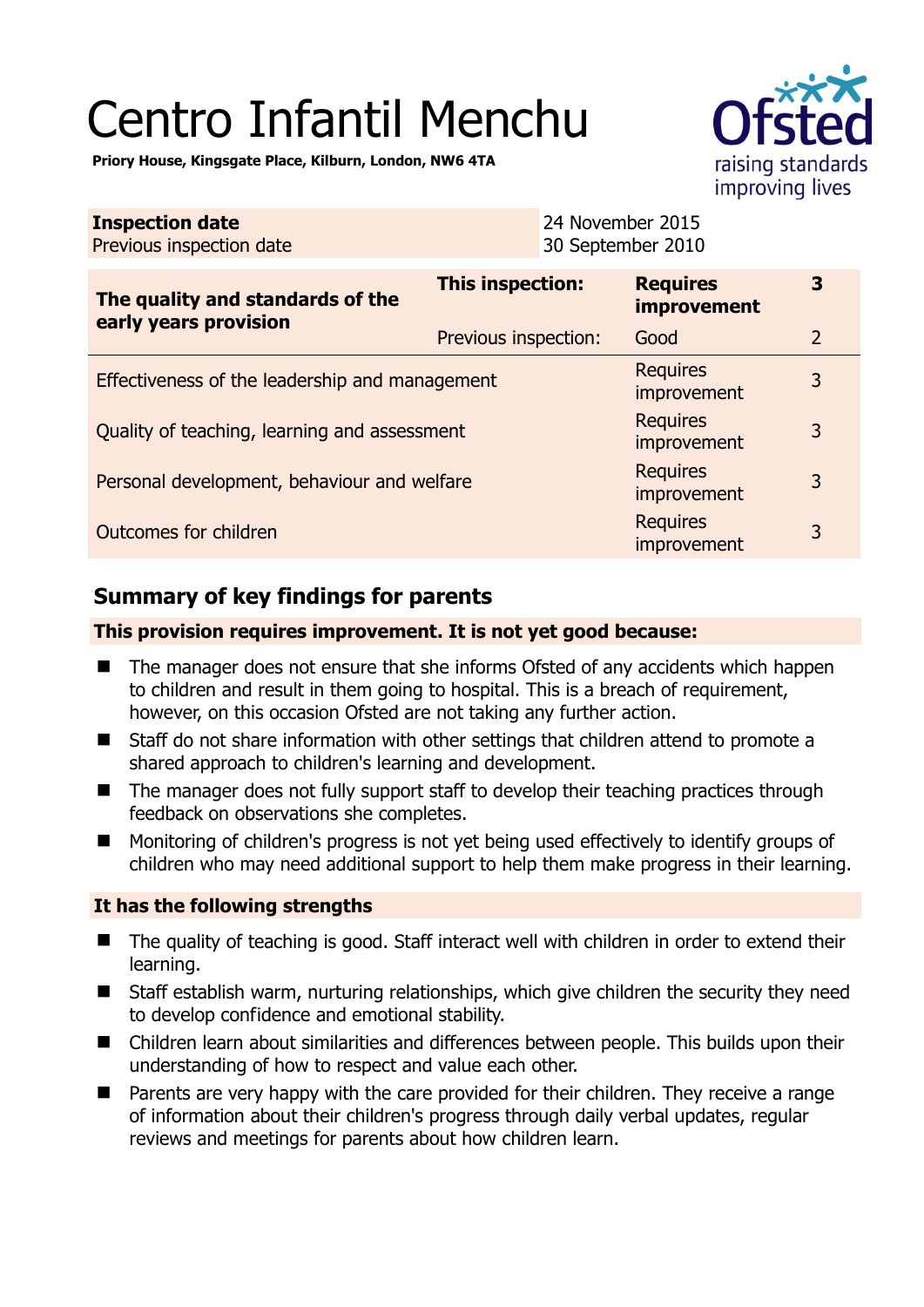## **What the setting needs to do to improve further**

#### **To meet the requirements of the Early Years Foundation Stage the provider must:**

|                |                                                                                                                                                                                                            | <b>Due Date</b> |
|----------------|------------------------------------------------------------------------------------------------------------------------------------------------------------------------------------------------------------|-----------------|
| $\blacksquare$ | improve knowledge of the notification requirements to ensure that<br>Ofsted is notified of a serious accident, illness or injury to, or death<br>of, any child while in their care and of the action taken | 24/11/2015      |
|                | develop partnerships with other settings that children attend to<br>promote consistency in children's learning and development.                                                                            | 23/12/2015      |

#### **To further improve the quality of the early years provision the provider should:**

- build further on monitoring systems to identify groups of children who may need additional support to help them make greater progress in their learning
- $\blacksquare$  strengthen opportunities to provide additional coaching and support for staff to further improve their teaching practice.

#### **Inspection activities**

- The inspector observed activities in the playrooms and accompanied staff and children on a visit to the local park.
- The inspector looked at a selection of children's records, planning documents, policies and procedures as well as evidence of the qualifications and suitability of all staff.
- The inspector conducted a joint observation with the manager.
- The inspector had discussions with staff and the manager of the nursery.
- $\blacksquare$  The inspector spoke to parents, staff and the children.

**Inspector**  Vanessa Linehan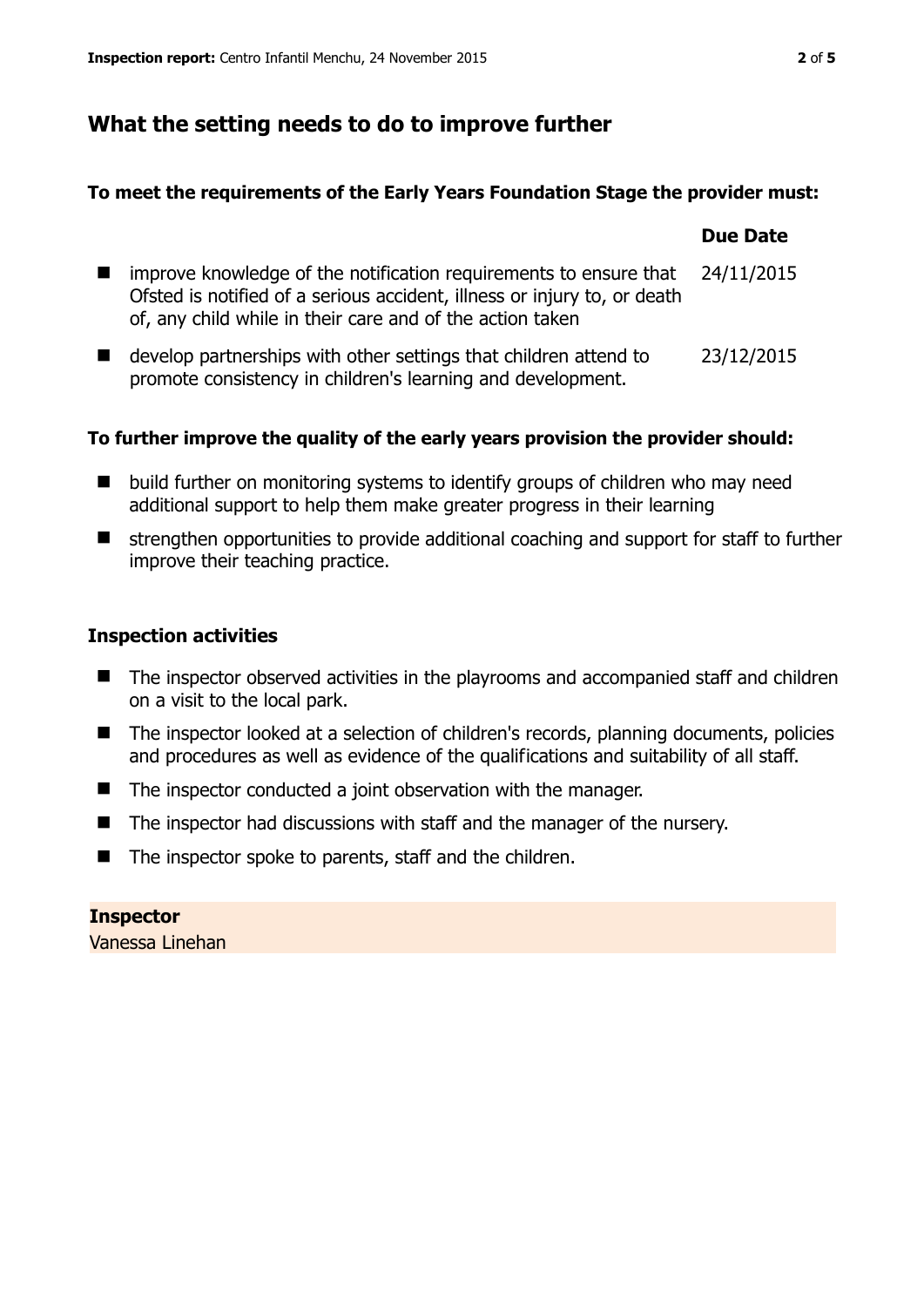## **Inspection findings**

#### **Effectiveness of the leadership and management requires improvement**

The provider has not met all the requirements of the Early Years Foundation Stage. She did not follow up her unsuccessful attempts to contact Ofsted to inform them of an accident where a child sustained an injury that resulted in a trip to hospital. However, the accident was investigated and measures taken to prevent a similar accident happening in the future. The impact on children's well-being is minimal. Staff know the correct procedures to follow if they have any concerns about children in their care. The arrangements for safeguarding are effective. The manager ensures that all staff working with children are suitable. She has effective recruitment and vetting procedures. Staff receive regular opportunities for training and support. However, the manager misses some opportunities to provide additional coaching to improve their personal effectiveness.

#### **Quality of teaching, learning and assessment requires improvement**

Children in this bilingual nursery speak a range of different languages and all are supported in learning both English and Spanish. Staff support their communication and language development effectively. However, staff do not share information with other settings children attend to promote a shared approach to continuity in children's learning and development. Staff gather information from parents when children start to plan activities which interest them. They complete regular observations and assessments of children's progress. Staff identify gaps in individual children's learning and provide additional support as required. However, staff do not effectively monitor the progress groups of children make to identify any gaps in groups of children's learning. Children have access to a range of interesting toys and resources and follow their own interests by choosing what they want to play with.

#### **Personal development, behaviour and welfare require improvement**

All staff have paediatric first-aid qualifications and know how to respond and treat any accidents or injuries children sustain. However, the provider failed to notify Ofsted of a serious accident as required. Staff provide clear explanations to children to help them learn to manage their own behaviour and play safely. Younger children have good opportunities to mix with older children and to learn from them. Staff give children many opportunities to develop their independence skills. For example, children help to tidy up after activities and lay the tables for lunch. Children learn good hygiene practices, such as washing their hands before they eat. Children's behaviour is good. Staff encourage children to share and take turns as they play. Children enjoy healthy snacks and meals and have daily opportunities to develop their physical skills and play outside.

#### **Outcomes for children require improvement**

Children are moving steadily towards the early learning goals. They are gaining the key skills they need for the next stage of their learning and the move on to school.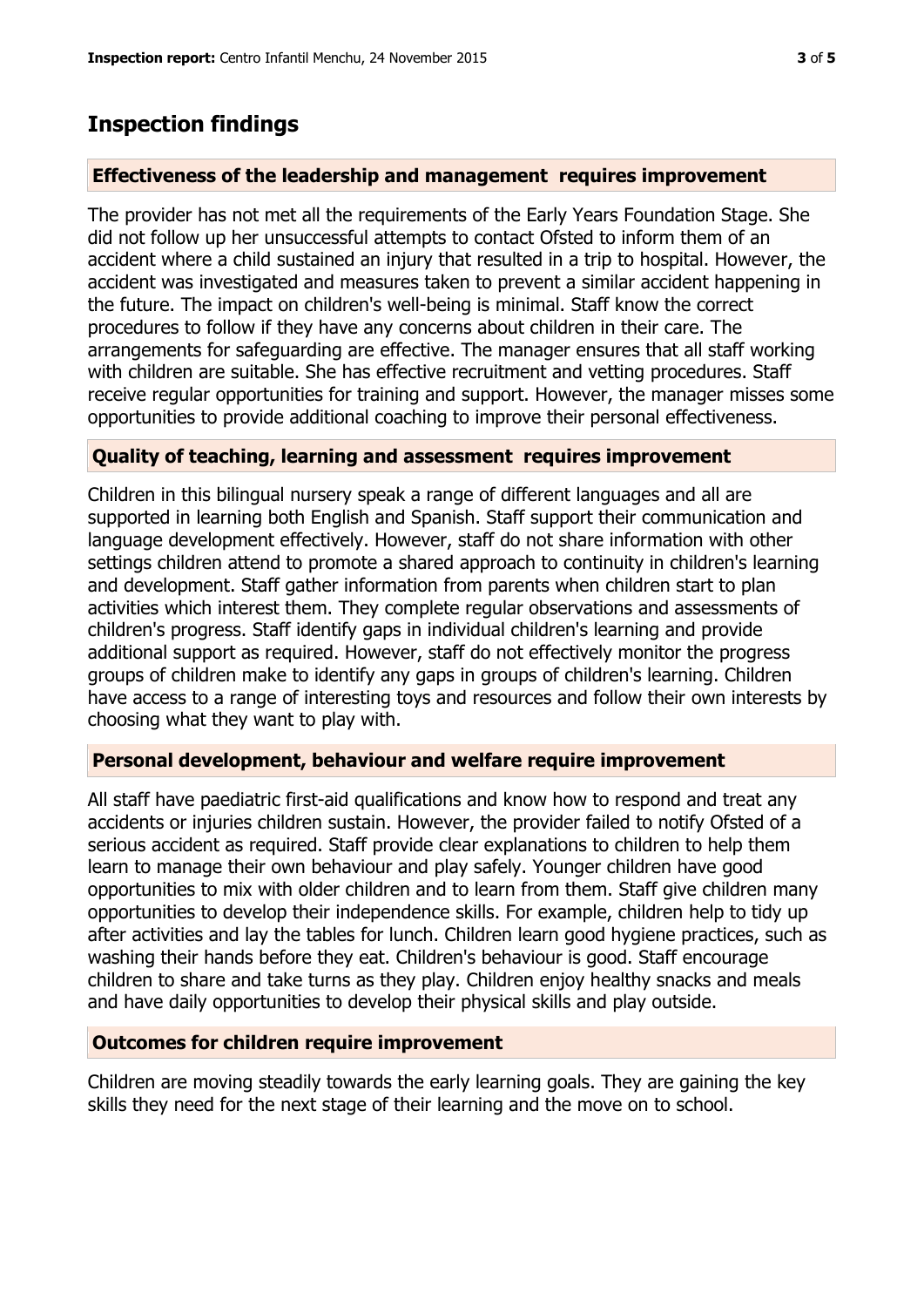## **Setting details**

| Unique reference number       | EY397443                 |
|-------------------------------|--------------------------|
| <b>Local authority</b>        | Camden                   |
| <b>Inspection number</b>      | 830800                   |
| <b>Type of provision</b>      | Full-time provision      |
| Day care type                 | Childcare - Non-Domestic |
| <b>Registers</b>              | Early Years Register     |
| <b>Age range of children</b>  | $2 - 5$                  |
| <b>Total number of places</b> | 18                       |
| Number of children on roll    | 17                       |
| <b>Name of provider</b>       | Latin American House     |
| Date of previous inspection   | 30 September 2010        |
| <b>Telephone number</b>       | 0207 372 8653            |

The Centro Infantil Menchu re-registered with the current owners in 2009. It is a bilingual nursery and is run by the Latin-American House. The nursery operates from their building in Kilburn within the London borough of Camden. The nursery operates each weekday from 8am to 6pm, for 48 weeks of the year. The nursery employs five staff including the manager. All staff hold early years qualifications and one has Qualified Teacher Status. The nursery receives funding to provide free early years education for children aged two, three and four years.

This inspection was carried out by Ofsted under sections 49 and 50 of the Childcare Act 2006 on the quality and standards of provision that is registered on the Early Years Register. The registered person must ensure that this provision complies with the statutory framework for children's learning, development and care, known as the Early Years Foundation Stage.

Any complaints about the inspection or the report should be made following the procedures set out in the guidance 'Complaints procedure: raising concerns and making complaints about Ofsted', which is available from Ofsted's website: www.gov.uk/government/organisations/ofsted. If you would like Ofsted to send you a copy of the guidance, please telephone 0300 123 4234, or email enquiries@ofsted.gov.uk.